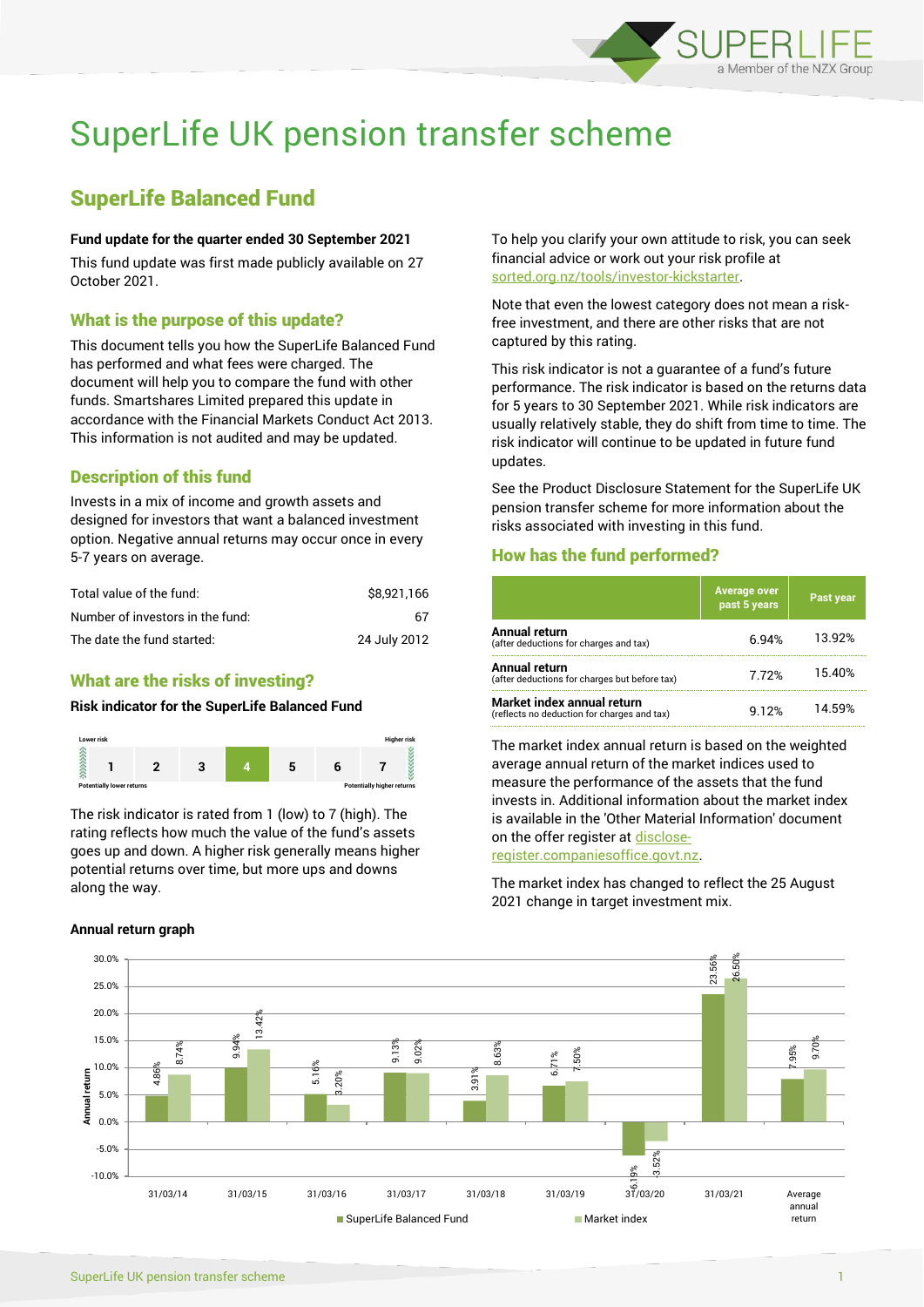

This shows the return after fund charges and tax for each year ending 31 March since the fund started. The last bar shows the average annual return since the fund started, up to 30 September 2021.

**Important:** This does not tell you how the fund will perform in the future.

Returns in this update are after tax at 28%.

#### What fees are investors charged?

Investors in the SuperLife Balanced Fund are charged fund charges. In the year to 31 March 2021 these were:

| % per annum of fund's net<br>asset value |  |
|------------------------------------------|--|
| 0.61%                                    |  |
|                                          |  |
| 0.61%                                    |  |
|                                          |  |
| 0.60%                                    |  |
| $0.01\%$ <sup>2</sup>                    |  |
| Dollar amount per investor               |  |
| \$60 per annum                           |  |
|                                          |  |

Investors may also be charged individual action fees for specific actions or decisions (for example, for transferring money into the scheme from a UK pension scheme). See the Product Disclosure Statement for the SuperLife UK pension transfer scheme for more information about those fees.

The fees set out above include GST where applicable.

Small differences in fees and charges can have a big impact on your investment over the long term.

## Example of how this applies to an investor

Jess had \$10,000 in the fund at the start of the year and did not make any further contributions. At the end of the year, Jess received a return after fund charges were deducted of \$1,392 (that is 13.92% of her initial \$10,000). Jess paid other charges of \$60. This gives Jess a total return after tax of \$1,332 for the year.

#### What does the fund invest in?

#### **Actual investment mix**

This shows the types of assets that the fund invests in.



#### **Target investment mix**

This shows the mix of assets that the fund generally intends to invest in.

| <b>Asset Category</b>        | <b>Target asset mix</b> |
|------------------------------|-------------------------|
| Cash and cash equivalents    | 12.00%                  |
| New Zealand fixed interest   | 11.00%                  |
| International fixed interest | 17.00%                  |
| Australasian equities        | 14.00%                  |
| International equities       | 36.00%                  |
| Listed property              | 5.00%                   |
| Unlisted property            |                         |
| Commodities                  |                         |
| Other                        | 5.00%                   |